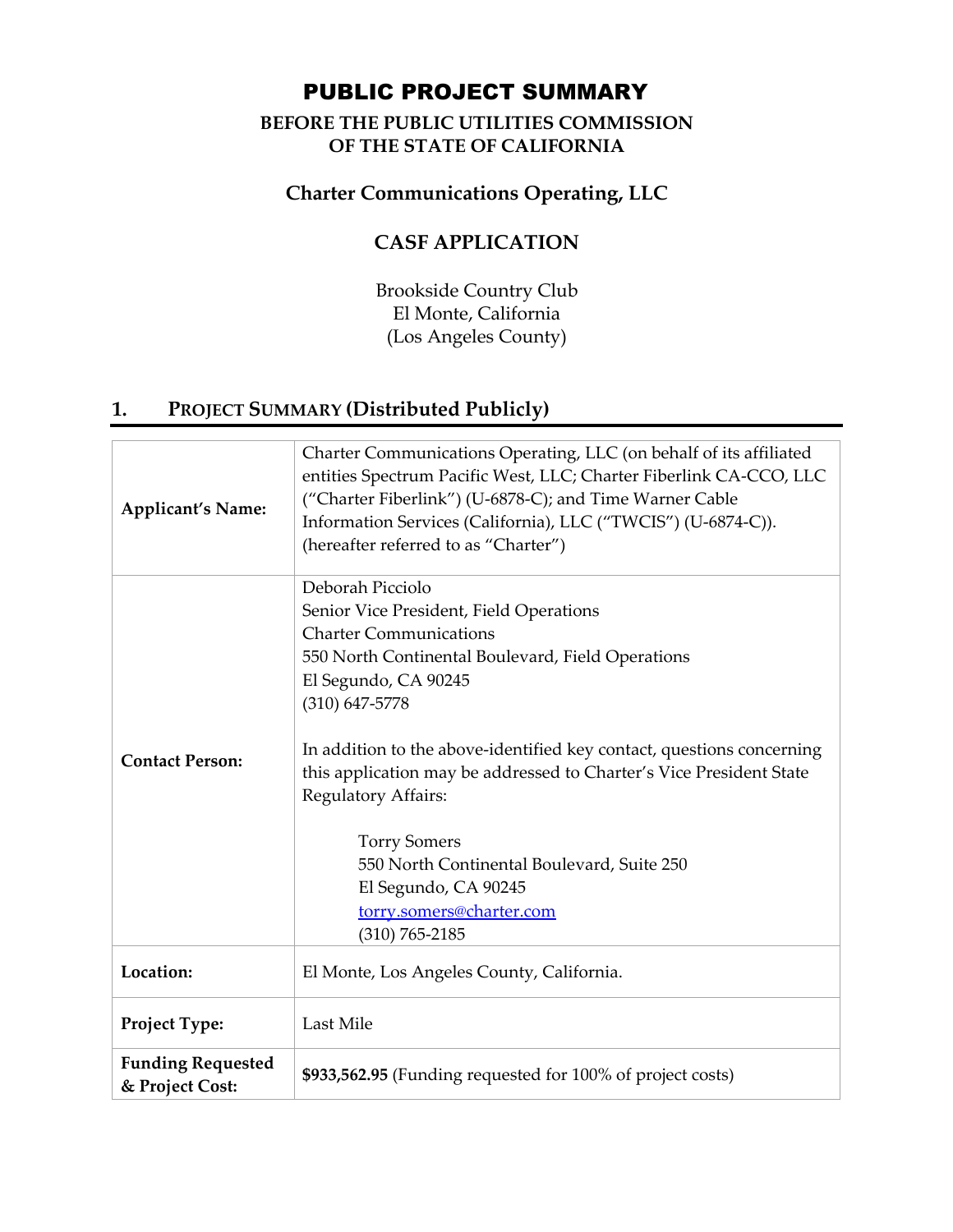### **Project Area Map**

Below is a depiction of the twenty-five census blocks to be served by the proposed project, encompassing Brookside Country Club located at 12700 Elliott Ave, El Monte, Los Angeles County CA. See also the map at **Attachment H** and **Attachment I**, the corresponding .kmz mapping file included in the electronic submission of this application.

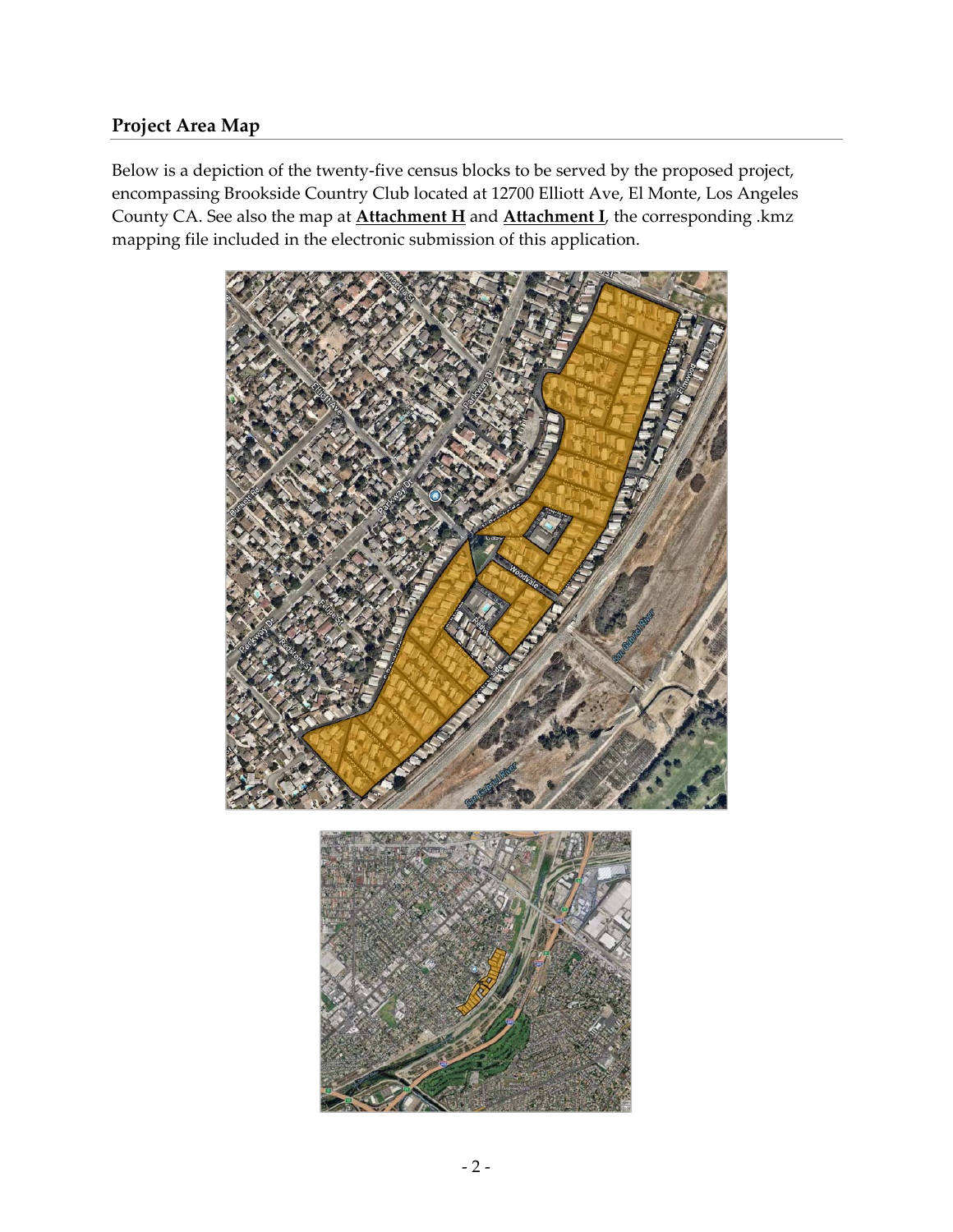### **Description of the Project**

Charter Communications Operating, LLC (on behalf of its affiliated entities Spectrum Pacific West, LLC; Charter Fiberlink CA‐CCO, LLC (U‐6878‐C); Time Warner Cable Information Services (CA) LLC (U-6874-C) (hereinafter "Charter" or "Applicant") is applying for a grant of **\$933,562.95** from the California Advanced Services Fund (CASF) Broadband Infrastructure Grant Account. The proposed project, as described below, will enable High Speed Internet services as well as Voice over Internet Protocol (VoIP) to a total of 243 CASF-eligible housing units (representing a population of 965 as of 2019) in the Brookside Country Club. The project will include approximately 0.11 miles of aerial coax to connect to the tie-in and approximately 8.90 miles of underground coax facilities. The **\$933.562.95** represents 100% of the projected cost of delivering service to these CASF‐eligible households.

Currently, residents of the Brookside Country Club, encompassing twenty‐five census blocks, qualify as unserved households with no‐service. According to the Broadband Map, the Median Household Income for the census block group in which the project area is located is \$45,417.

With Charter's proposed project, the 243 CASF-eligible housing units will be able to choose between Spectrum products with speeds up to 940 Mbps download and 35 Mbps upload. Consumers will also be able to elect services at 400/20 or 200/10 speeds, and qualifying customers will be eligible for Spectrum Internet Assist with speeds of 30/4. The proposed project will serve only residential units with the exception of one potential small business customer. There are no anchor institutions or other public facilities that will be served as part of the project.

The project would deploy 9.01 total miles of new fiber and coaxial plant, which includes linear plant extension mileage along a trench route or aerial strand. New plant describes both the infrastructure to connect the community to the tie-in point as well as the mainline through the community and may entail both fiber and coaxial cable in parallel. In total, the project entails 4.89 miles of coaxial cable and .11 miles of fiber. Approximately 0.11 miles of cable will be required to reach the fiber tie point, which is a fiber optic enclosure. Two new aerial nodes will be added at the end of the fiber ties.

Charter will run approximately 7.2 miles of coaxial plant as the mainline throughout the community to be served. All of the laterals to the individual houses will be underground and represent up to 3.9 miles. Charter expects to be able to install aerial facilities using existing power poles in the area. Charter believes, however, that it will be required to avoid some older poles as a result of CPUC safety standards, in which case Charter will pursue undergrounding (as specified below).

Other necessary infrastructure enhancements include the power supplies to support the build‐ out, as well as hub upgrades including fiber optic transmitter and receiver, a CMTS port and all cabling and combiner equipment needed to connect to the system.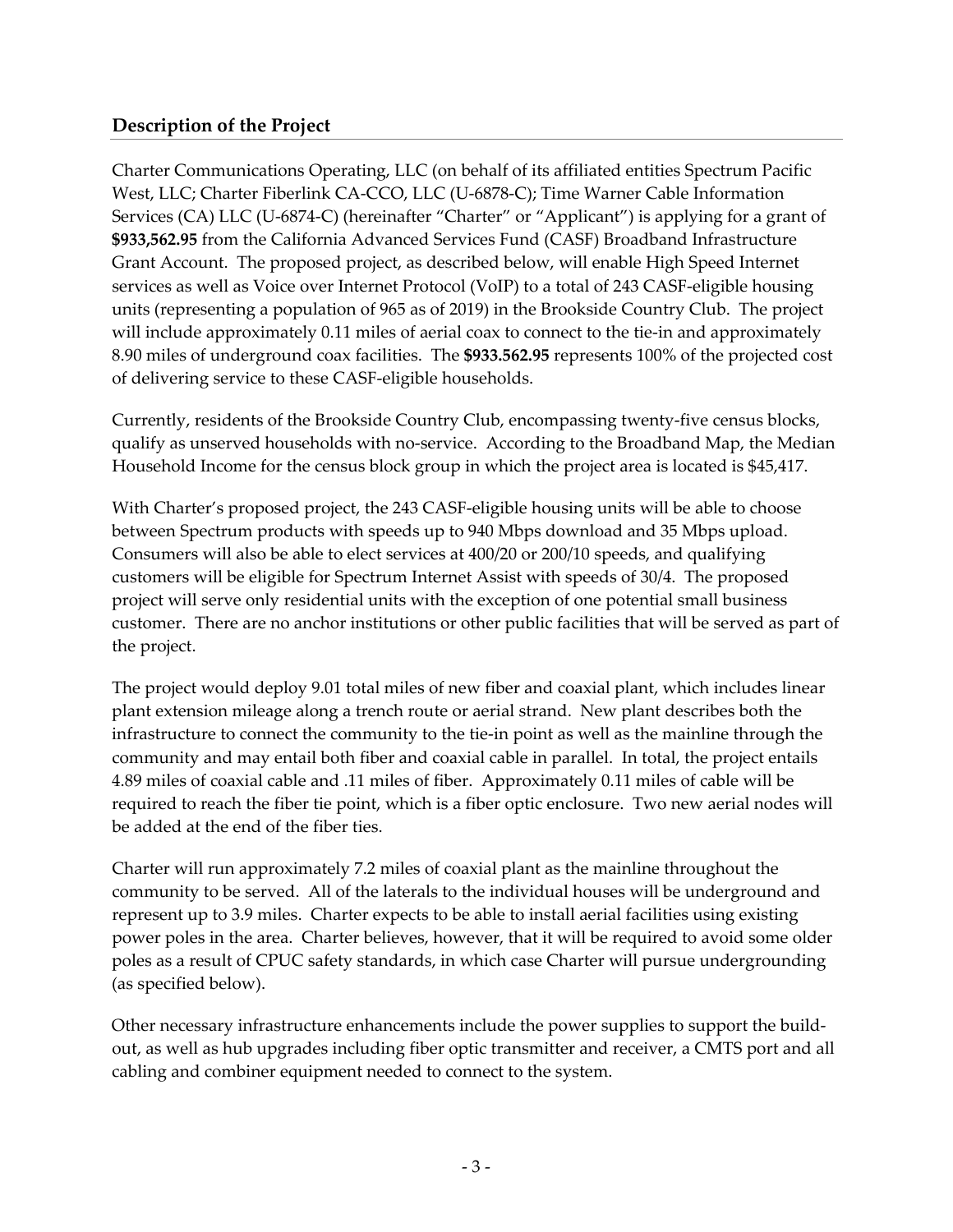Charter does not have existing broadband facilities in the project area but has installed fiber/coax systems to the north and to the south of Valley Blvd. Charter does not have facilities to the east or west of the project area. There also are no serviced residential communities to the east of the project location. Plant was never built to the project area based on the cost of providing service to limited households.

Charter does not believe that there are any other providers offering service in the project area above 6/1 speeds and with infrastructure that could be shared for the purpose of deploying broadband services. First, there is limited, if any, other provider infrastructure in the area other than satellite services. Second, Charter believes that while AT&T may have phone lines on the utility poles in the project area, AT&T does not offer broadband services meeting the applicable thresholds for the area to be considered served.

The most conservative estimate of the project timeline is 301 total days. This does not account for overlapping of the design and private property approval stages, or several construction phases. Accounting for these overlapping phases, the project timeline could be 295 days or fewer. There is a risk factor associated with pole engineering and permitting. To the extent that some utility poles may be unable to be utilized, it is possible that some facilities will need undergrounding ‐ the potential for undergrounding is included in the project costs as a contingency item.

#### **Funding Request:**

- **Baseline for Eligible Project (60% of total construction costs).**
- **Presence of Dial‐up Only (40%)**: The proposed build resides within an area that is currently not served by any form of wireline or wireless facilities‐based broadband with speeds above 6/1. The only available service that may be offered in the project area is DSL service at speeds below the statutory threshold to be considered served.
- **Low Income (30%):** The Median Household Income for the Census Block Group in which the project area is located is \$45,417, which is less than the CARE standard for a family of four.
- **Uses Existing Infrastructure (10%):** The project will connect to existing Charter nearby infrastructure thus avoiding additional costs for infrastructure outside of the project area. The project will also rely primarily on existing poles.
- **Makes a Significant Contribution to the Program Goal (10%):** The project is within a Broadband Consortium region that has not yet reached the goal of deploying broadband service at speeds of 6/1 to 98 percent of households.

#### **Census Blocks Covered:**

| 060374340012003<br>060374340012020<br>060374340012017 |  |
|-------------------------------------------------------|--|
|-------------------------------------------------------|--|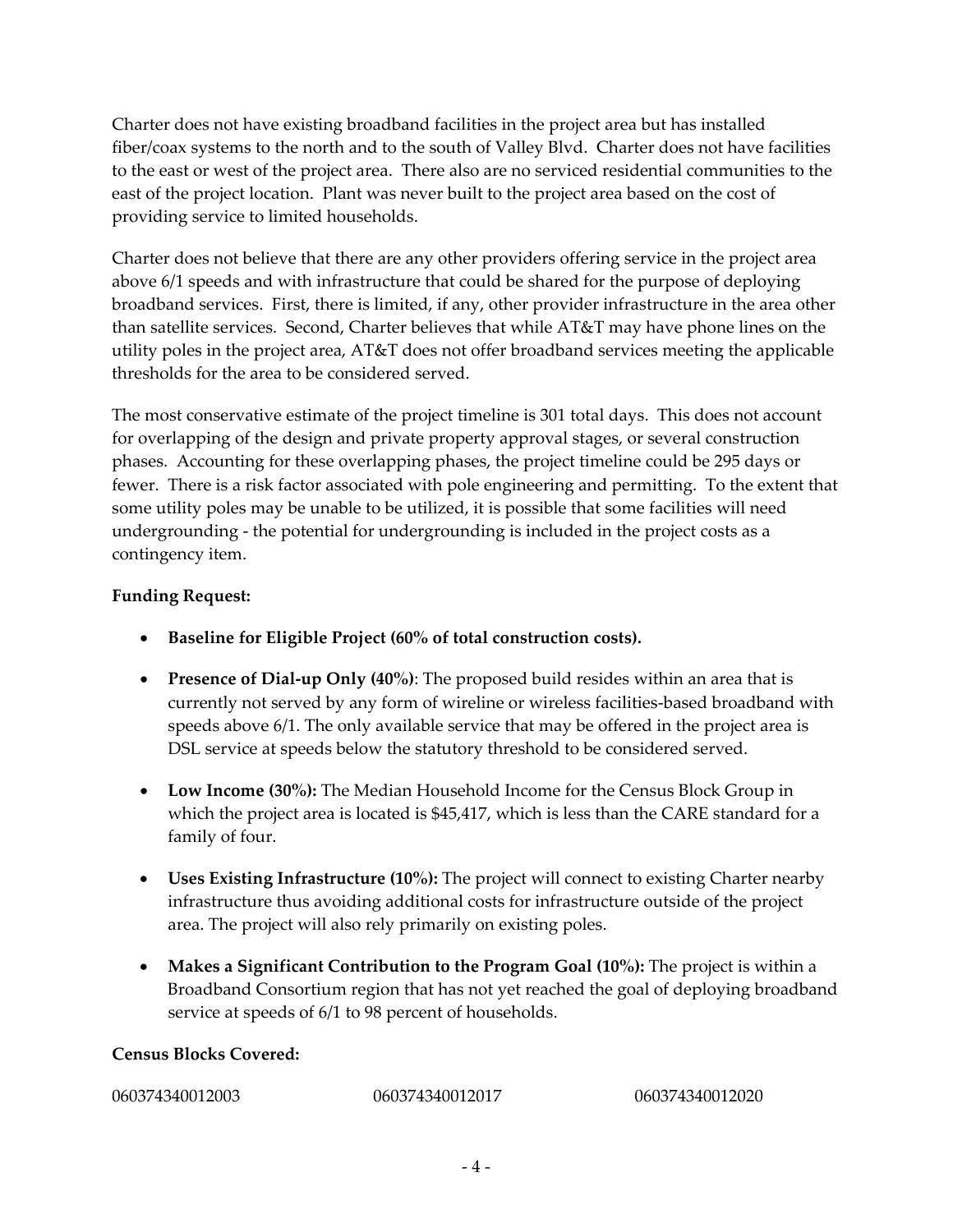| 060374340012005 | 060374340012019 | 060374340012028 |
|-----------------|-----------------|-----------------|
| 060374340012002 | 060374340012004 | 060374340012014 |
| 060374340012010 | 060374340012011 | 060374340012018 |
| 060374340012007 | 060374340012009 | 060374340012016 |
| 060374340012012 | 060374340012008 | 060374340012006 |
| 060374340012029 | 060374340012025 | 060374340012024 |
| 060374340012015 | 060374340012026 | 060374340012013 |
| 060374340012023 | 060374340012027 |                 |

#### **Zip Codes Intersected:**

91732

#### **Other Issues:**

Charter requests a waiver of the CASF Program requirements that a provider set fixed rates for a 24‐month period and waive installation fees during that pricing commitment. Charter instead commits to offering rates for services in the project area that are the same as those offered to all other Charter customers in California. Charter further notes that grant of these waivers is a necessary condition to its ability to participate in the CASF program thereby helping to achieve the Commission's and Statute's goal of bringing broadband to 98% of California subscribers. Charter justifies its request for waiver by demonstrating that a separate billing operation would need to be established just for the project areas.

The Commission has authority to grant the waivers. The Commission made clear that it retains the authority to determine funding on a case-by-case basis, citing PU Code sec.  $281(f)(13).$ <sup>1</sup> The Commission has exercised such discretion in numerous instances and has broad discretionary powers.2 Such discretion in this case is wholly appropriate. Charter employs national pricing, which means that subscribers in the most rural of Charter's service areas in California already get the benefit of the same prices that are offered to customers in Charter's most competitive areas, including for installation.

Charter has worked hard to identify projects suitable for the CASF funding, which will not be developed absent funding, and appreciates the efforts of the Communications Division and the Commission to grant minor waivers necessary to make the projects viable for a company like Charter with standard prices for all California consumers within its footprint. Accordingly, consumers in the Project Area will be protected from rate increases to the same extent as customers in Charter's highly competitive areas and benefit from promotions by having the same rates as those available to all of Charter's California customers.

<sup>1</sup> D.18‐12‐018, p. 7.

<sup>2</sup> See e.g., Resolution G‐3543; Resolution SX‐126 in which the Commission granted waivers on a case‐by‐ case basis as warranted by the specific circumstances presented.